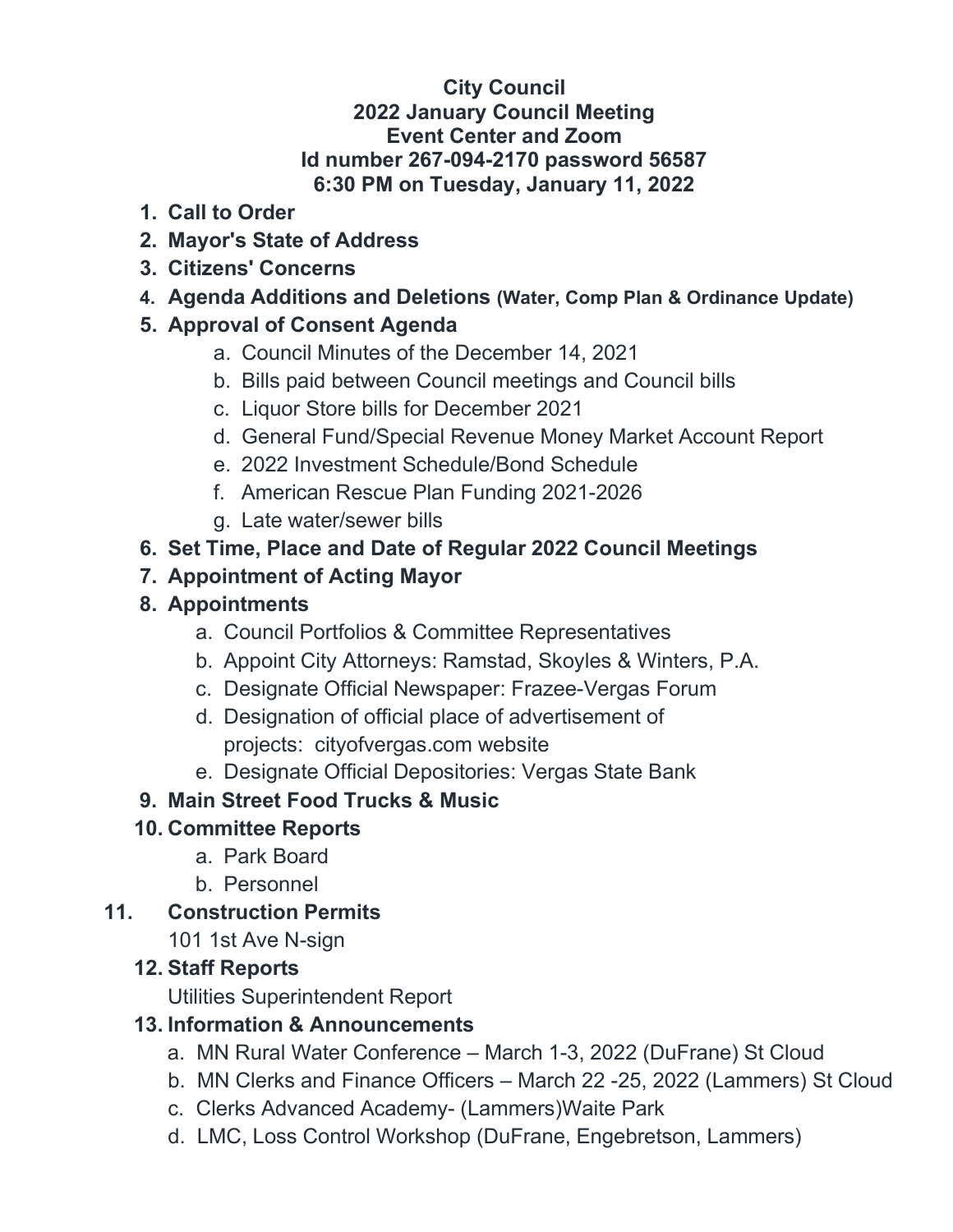### e. League of MN Cities Annual Conference (Mayor, Council & Lammers)

f. Municipal Beverage Association (MMBA) (Theisen) Arrowwood

### **14. Adjournment**

#### CITY OF VERGAS COUNCIL MINUTES VERGAS EVENTS CENTER & ZOOM Tuesday, January 11, 2022

The City Council of Vergas met at 6:30 pm, on Tuesday, January 11, 2022, at the Vergas Event Center and on a Zoom for a hybrid regular council meeting with the following members present: Mayor Julie Bruhn, Council Members: Bruce Albright, Paul Pinke, Logan Dahlgren and Natalie Fischer. Absent: none. Also present: Clerk/Treasurer Julie Lammers, Utilities Superintendent Mike DuFrane, Sherri Hanson, Barbie Porter of the Frazee-Vergas Forum, Attorney Tom Winters and Engineer Scott Kolbinger.

#### **Call to Order**

Mayor Julie Bruhn called the meeting to order.

**Mayor's State of Address** Bruhn reviewed the past year of Vergas.

**Citizens' Concerns** No citizens' concerns were addressed.

#### **Agenda Additions and Deletions**

Motion by Dahlgren, seconded by Fischer to approve the agenda with the following additions: water, ordinance update and comprehensive plan. Motion passed unanimously.

#### **Approval of Consent Agenda**

Motion by Fischer, seconded by Albright to approve the following consent agenda:

- 1. Council Minutes of the December 14, 2021
- 2. Bills paid between Council meetings and Council bills totaling \$120,266.83.
- 3. Liquor Store bills for December 2021 totaling \$42,963.16.
- 4. General Fund/Special Revenue Money Market Account Report
- 5. 2022 Investment Schedule/Bond Schedule
- 6. American Rescue Plan Funding 2021-2026
- 7. Late water/sewer bills

Motion passed unanimously.

#### **Set Time, Place and Date of Regular 2022 Council Meetings**

Motion by Dahlgren, seconded by Fischer to hold 2022 Council meetings on the 2<sup>nd</sup> Tuesday of each month at 6:30 p.m. in a hybrid setting at the Vergas Event Center. Motion passed unanimously.

#### **Appoint Acting Mayor**

Motion by Albright, seconded by Dahlgren to appoint Natalie Fischer as acting Mayor. Motion passed unanimously.

#### **Ordinance Update**

Bruhn reviewed the ordinance change regarding Planning Commission Members and Advisory Board Members. Motion by Albright, seconded by Pinke to approve Ordinance No. 2022-001, (complete text available at the City Office) an ordinance amending chapter 31.46(A) and 31.50 of the Vergas City Code. Motion passed unanimously.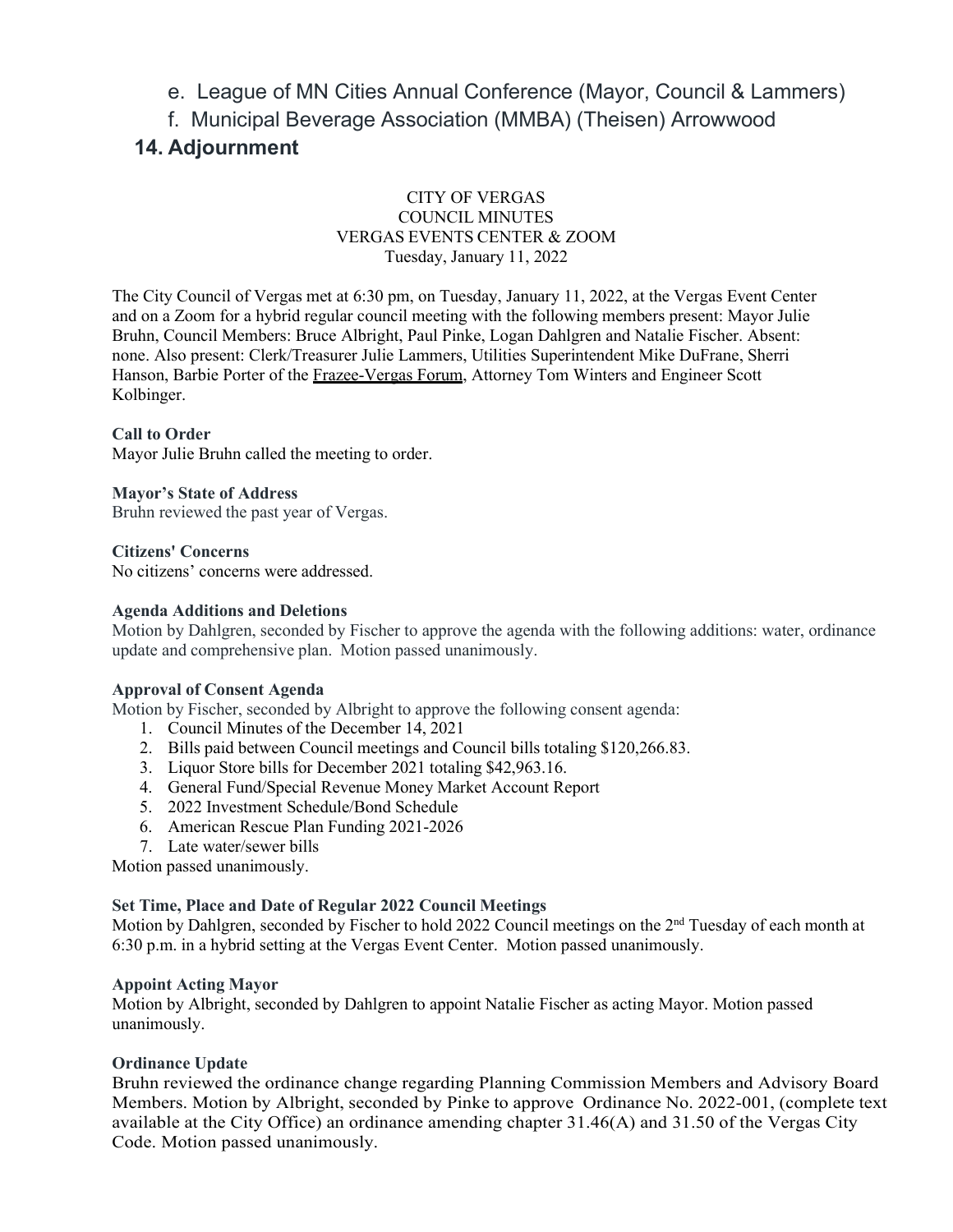#### **Appointments**

Bruhn reviewed the 2022 City of Vergas Portfolio's/Councils/Committees/Board. The following changes were made with the adoption of Ordinance 2022-001: Planning Commission to be a two-year term with a limit of 3-terms, the Event Center and Park Board Advisory Boards will be serving 3-year terms with members serving an unlimited number of terms. Discussed changing the term of Planning Commission member Robert Jacoby so the planning commission members would have 2 members ending their terms each year. Motion by Pinke, seconded by Dahlgren to approve the 2022 portfolios with the changes discussed. Motion passed unanimously.

Motion by Pinke, seconded by Fischer to approve the following appoints: City Attorneys: Ramstad, Skoyles & Winters, P.A.; Designate Official Newspaper: Frazee-Vergas Forum; Designation of official place of advertisement of projects: cityofvergas.com website; and Designate Official Depositories: Vergas State Bank. Motion passed unanimously.

#### **Main Street Food Trucks and Music**

Lammers reviewed request from Jill Shipman, owner of Otter Coffee to hold music and food trucks on Main Street during the summer of 2022 as she did in 2021. Motion by Pinke, seconded by Fischer to allow the use of Main Street for food truck and music. Motion passed unanimously.

#### **Committee Reports**

Sherri Hanson reviewed the Park Board meeting held on December 16, 2021 (minutes available at the Vergas City Office). Skating rink has been a challenge with the weather. The rink is once again open, and it is great to see all the kids skating. Thanked the city crew and volunteers for flooding and upkeep of the rink. Motion by Pinke, seconded by Dahlgren to add Tony Saylor to the park board. Motion passed unanimously. Reviewed a plan for NDSU Landscaping program to do a project in the Vergas Long Lake Park. Motion by Albright, seconded by Dahlgren to hire NDSU Landscaping program to complete phase 1 for \$1,250 with funds coming from AARP. Motion passed unanimously.

Bruhn reviewed personnel committee meeting held January 6, 2022 (minutes available at the Vergas City Office).

Stated both Julie Lammers City Clerk-Treasurer/Liquor Store Manager and Mike DuFrane Utilities Superintendent are fully successful in meeting their performance standards. Motion by Pinke, seconded by Albright to lower Lammers wage by \$5.00 with the position change from City Clerk-Treasurer/Liquor Store Manager to City Clerk-Treasurer and to provide Lammers compensation for accrued leave at the higher pay, compensating only the difference between the prior and lower new salary for her Personal Time Off (PTO) of 191.94 hours. Motion passed unanimously.

#### **Comprehensive Plan**

Bruhn reviewed the Comprehensive Planning Committee's progress. A survey has been made available for area residents of Vergas and focus groups are being planned. Bruhn invited everyone to fill out the survey and to attend focus groups. A focus group will be held with the Vergas Community Club membership drive on February 7, 2022, at the Vergas Event Center.

#### **Construction Permits**

Motion by Pinke, seconded by Albright to approve the following construction permit: 101 1st Ave N for a sign. Motion passed unanimously.

#### **Water**

Lammers provided documentation for financing with Minnesota Rural Water for 10 years with a Micro Loan for \$132,000 to pay for wells and media being repaired and/or replaced. Motion by Pinke, seconded by Dahlgren to approve pre-and post-issuance compliance policy and procedures, declaration of official intent and resolution 2022-001 (complete text on file at the City Clerk's office) a resolution authorizing the